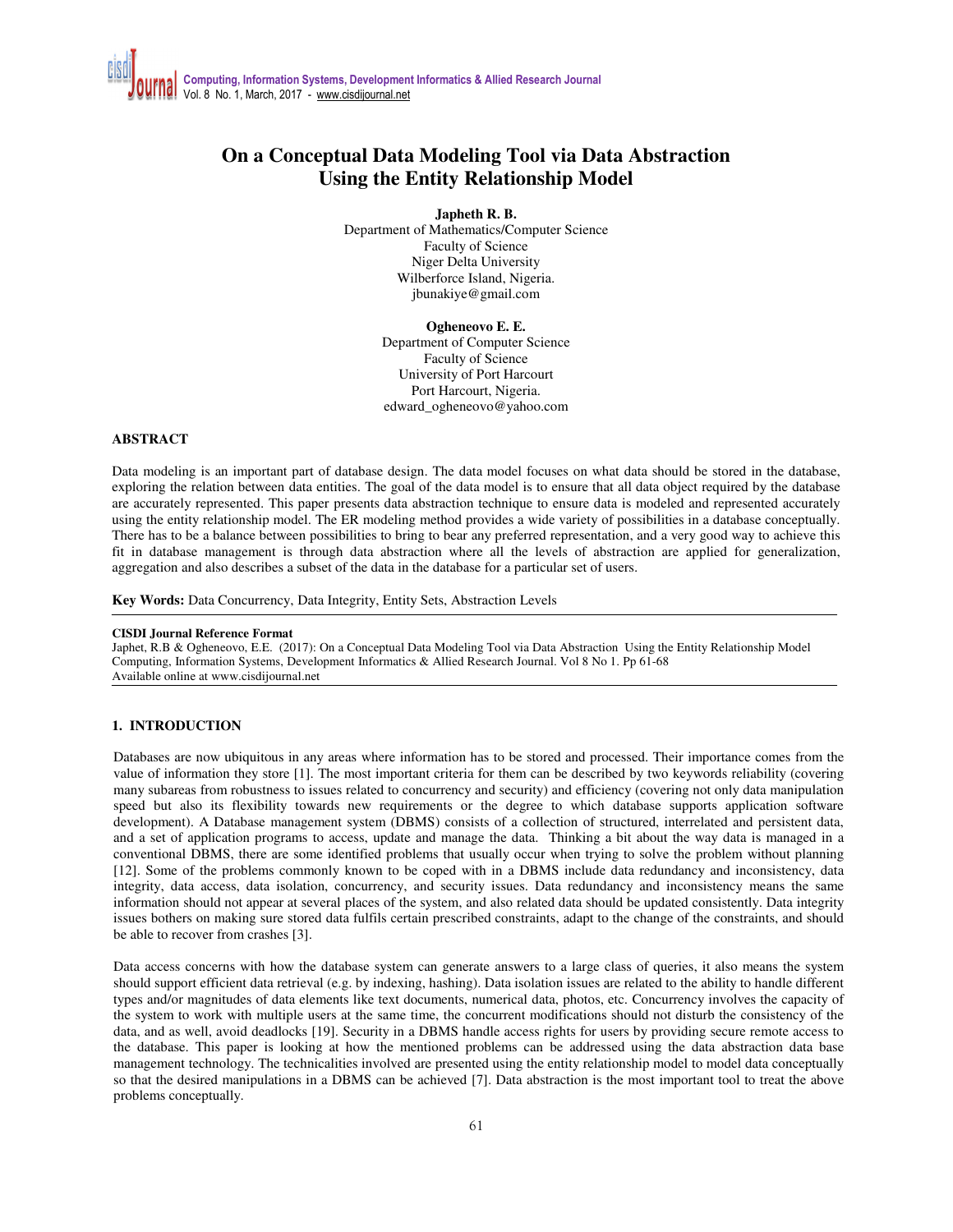There are three levels of abstraction (sometimes also referred to as database schemes): physical level, conceptual level, and view level [5]. Physical level deals with the storage and retrieval of the data on the disk (data and index file structures). This level is usually hidden from the users by the DBMS. Conceptual level handles the questions of what data are stored and what are the relationships between these data are decided. This is the level of the database administrator [2]. View level describes a subset of the data in the database for a particular set of users. The same data can be viewed in many different ways for instance the lecturer wants list of the students subscribed for his course while the dean of studies is interested in the number of people attending the course.

# **2. BACKGROUND AND RELATED WORK**

Data models are collections of conceptual tools to describe data, data relations, and data constraints and data semantics [18]. The entity-relationship (E-R) model, which is an example of a data model describe data on the conceptual and view levels with the provision of flexible structuring capabilities. An important E-R concept is the one of data independence, which expresses that change in the database scheme at a given level of abstraction, should not affect the schemes at higher levels [22]. Thus it is adopted as the data model on which data abstraction mechanisms are implemented. In the data series report focusing on Conceptual Model to DBMS, Sparx Systems [20] provided a visual modeling platform that supports comprehensive functionality for modeling database structures.

The presentation covers the core features for data modeling over the full lifecycle of an application, initially, the basic modeling process were discussed outlining the conceptual model and then working through the steps to form a concrete database schema. Ours focused on applying the data abstraction modalities on the entity relationship model. Avi, S. et al. [23] sees the data model as the underlying structure of a database, they posited that a data model is a collection of conceptual tools for describing the real world entities to be modeled in the database and the relationships among these entities.

Thus their focus was on the object based and record based logical models that can be logically organized and merged with object oriented data model to a new relational model for development. Shashi, S et al. [21] centered their discussion on the successful development of any geographic information system via conceptual and logical data-modeling. Their reasoning was based on the fact that conventional entity-relationship diagrams have limitations for conceptual data-modeling, since they get cluttered with numerous relationships. So they presented an extension to ER diagrams using pictograms for entities and as well as relationships. This approach complements ours in the sense that a grammar sequence was introduced to abstract the data and modify it to the logical models.

# **3. THE ENTITY-RELATIONSHIP MODEL**

The ER model views the real world as the set of entities with attributes and relationships between them. An entity is an object with identity, i.e. an object which is distinguishable from other objects [15]. Entities are concrete or abstract objects, persons, things, documents, events, programs, etc., about which we intend to collect information. Entities are described by attributes which are, from the formal point of view, functions assigning to an entity an element from a domain of permitted values [4]. For example let the entity set be the students of the university; let us describe a student for the sake of simplicity only with the attributes: first-name, last-name, student-ID, and birth-date. The first-name and last-name attributes can take values from the nonempty strings of characters which will be the domain of these attributes.

The student-ID can be a seven-digit positive numbers and the birth-date can be a string of the format dd-mm-yyyy with the usual semantics. An entity (a particular student of the university) can be described then as first-name, John), (last-name, Joseph), (student-ID, 0145897), (birth-date, 21-09-1987). Of course, in any kind of information processing the entity appears only via its description by the set of attributes which are relevant from the point of view of the task to be carried out.

A relationship represents association between two or more entities. A relationship set is the set of relationships of the same type, for example let another entity set be the set of courses offered in the current semester at the university. Let the attributes describing a course be the course-ID, lecturer-ID, course-title. Let a course be described by (course-ID, 544367), (lecturer-ID, 265478), (course-title, Compiler Design). If the student of the other exercise takes this course, there is a relationship between the two entities (the student and the course). If we take the entity sets of all students and all the courses offered, the arising relationship set will describe which student takes what courses this semester. It can be easily recognized that a relationship can also be taken as an abstract entity, and hence a relationship set can be described just as an entity set [6]. The relationship set that associates students to the courses they take in a semester can be described via the entity set whose elements are described by the attributes student-ID and course-ID. The relationship between John Joseph and the Compiler Design course would then be described by {(student-ID, 0145897), (course-ID, 544367)}.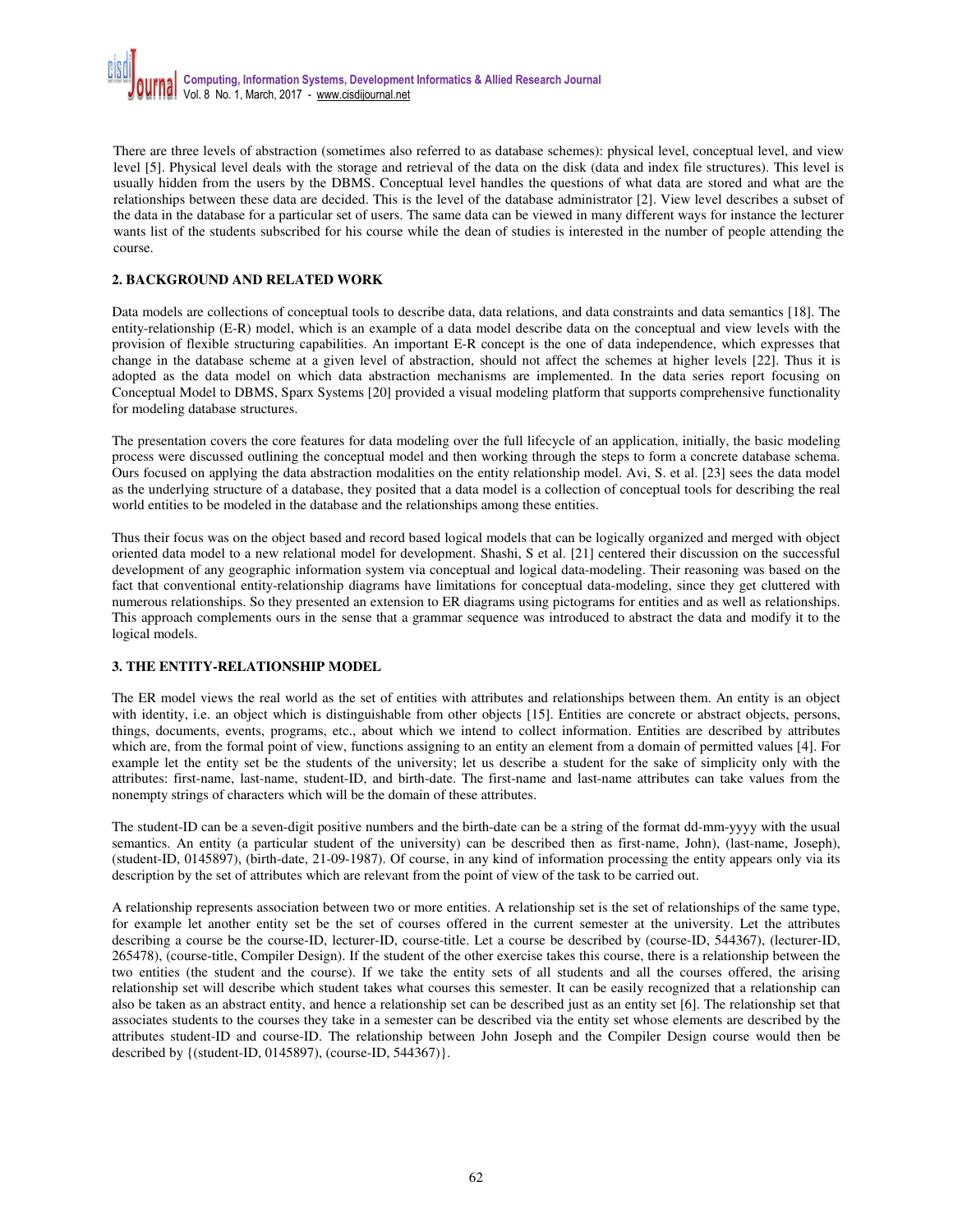# **4. GRAPHICAL EXPRESSION OF DATABASE LOGICAL STRUCTURE**

Entity Relationship diagrams are a graphical way to express the logical structure of a database. In the light of this paper, as shown in figure 1; some notations are used to describe the entities, attributes and the relationships in an E-R model showing the relationship between student members registered in the university library and the relevant book(s) borrowed. Entity sets are represented by labelled rectangles, for weak entity sets the rectangles have double border [8]. Relationship sets are represented by a solid line connecting two entity sets with the name of the relationship written beside the line. Attributes, when included, are listed inside the entity set rectangle. Attribute names should be singular nouns. Members of the primary key can be denoted by underlining. If the line ends in an arrow, the relationship cardinality is Many for the entity set at that end. Otherwise the cardinality is one. Existence dependency is denoted by a bar crossing the line of the relationship set at the dominant entity set.



**Figure 1. An E-R Diagram** 

A database conforming to an E-R diagram as shown in table 1 can be represented by a collection of tables in tandem with relational databases. For each entity set corresponds a table with as many columns as many attributes the entity set is described with [11]. A row of the table will represent an entity, containing the corresponding attribute values. For weak entity sets we attach to the columns of the primary key of the strong entity set on which it depends. Relationship sets can also be described this way. Tables will contain only a subset of all possible rows: the ones which represent entities in the system we describe. As the system changes in time, we may add, delete or modify rows [17].

| <b>Table 1 Database Conforming to E-R Model</b> |  |  |
|-------------------------------------------------|--|--|
|-------------------------------------------------|--|--|

| Area-code | Area-name | Phone-number | Owner-first-name | Owner-last-name | Area-code |
|-----------|-----------|--------------|------------------|-----------------|-----------|
|           |           |              |                  |                 |           |
|           |           |              |                  |                 |           |
| 0463      | Lagos     | 23469188635  | Marian           | Benson          | 0123      |
| 0335      | Kaduna    | 23418008234  | Thompson         | Millionaire     | 0732      |
| 0783      | Yenagoa   | 23465908432  | France           | Stephen         | 0662      |
| 0442      | Bonny     | 23486382377  | Amaka            | Okorie          | 0732      |
| 02993     | Warri     | 23469005235  | Perekimi         | Ezekiel         | 0557      |
|           |           |              |                  |                 |           |
|           |           |              | $\bullet$        |                 |           |
|           | ٠         |              | $\cdot$          |                 |           |
|           |           |              |                  |                 |           |
|           |           |              |                  |                 |           |
|           |           |              |                  |                 |           |

# **5. RESOLVING RELATIONSHIPS**

Data can be abstracted in such a way that many-to-many relationships cannot be taken over directly to the relational model, such relationships should be resolved to One-to-Many relationships as early in the design phase as possible. The method is to introduce a new entity type for the relation itself and associate the original entity types to this new one via One-to-Many relationships [16]. For example take the entity sets of students and courses and the Many-to-Many relationship set between them that associate students and the courses they attend. We introduce then a new entity set with name Attendance with two attributes: student-ID, course-ID, whose entities express the fact that a certain student attends a given course [13]. Then establish a relationship between a student and an entity in Attendance if the student-ID is the same, and we act analogously for courses and entities of Attendance. The E-R diagram to this abstraction is shown in figure 2. It is important to note; this abstraction requires that for each Attendance entity a student and a course entity exists.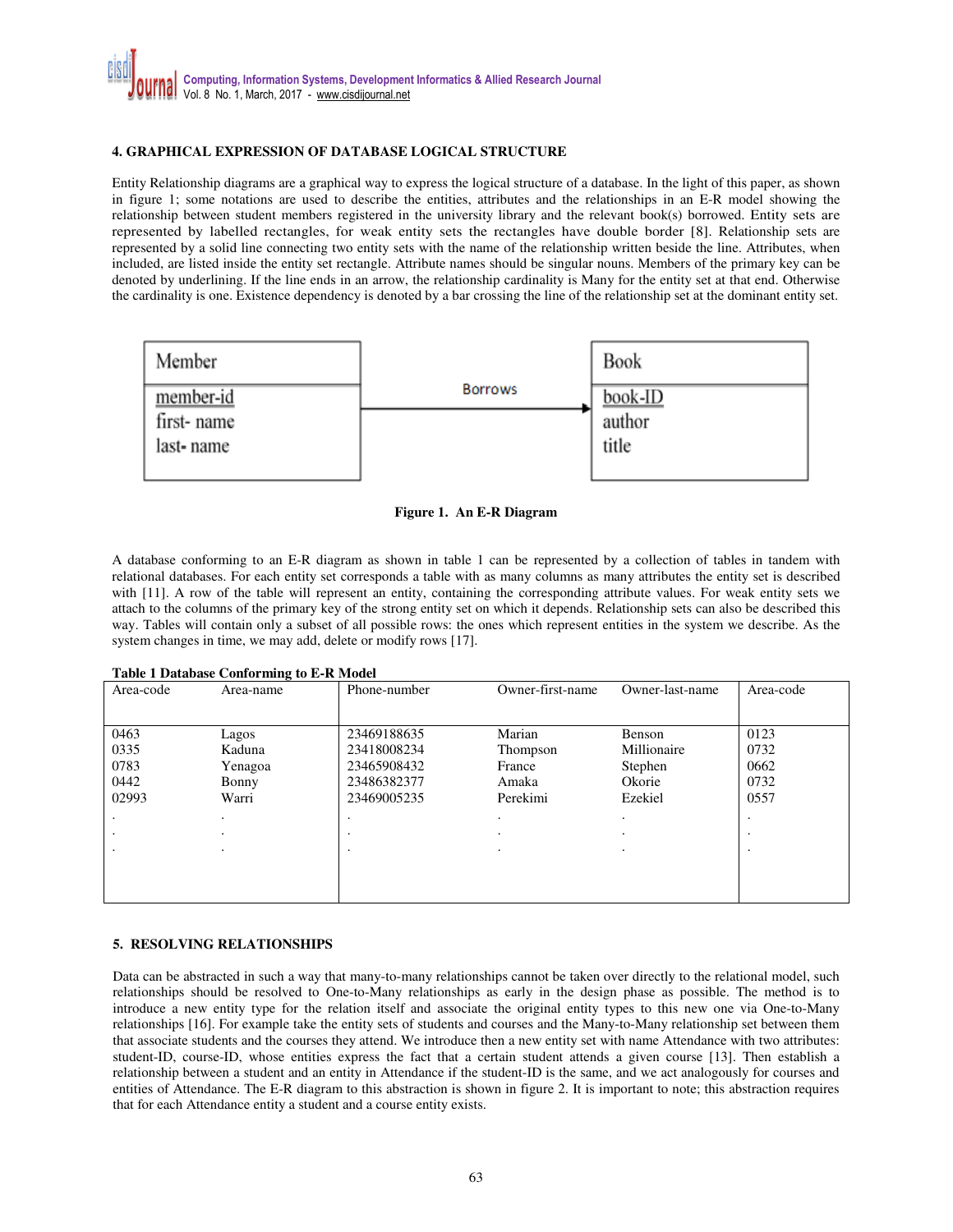# **Computing, Information Systems, Development Informatics & Allied Research Journal**  Vol. 8 No. 1, March, 2017 - www.cisdijournal.net



**Figure 2 Resolving Many-to-Many relationships** 

# **5.1 Complex Relationships of Degree Greater Than Two**

Complex relationships of degree greater than two can be resolved to binary One to-Many relationships using the same technique for resolving Many-to-Many relationships. Also for a conceptually clearer presentation, this technique is used to describe relationships between relationships (see fig 3).



**Figure 3 Relationships Resolved to binary One to-Many** 

The process of resolving relationships involves creating new entities for relationship sets, considering them on a higher abstraction level, and establish the relationships between them. As shown in figure 4 the entity sets are aggregated because they share common attributes; their generalization can be formed by taking only the common attributes, which can be considered as creating an abstraction type (entity set) that describes similarities of the original entity sets.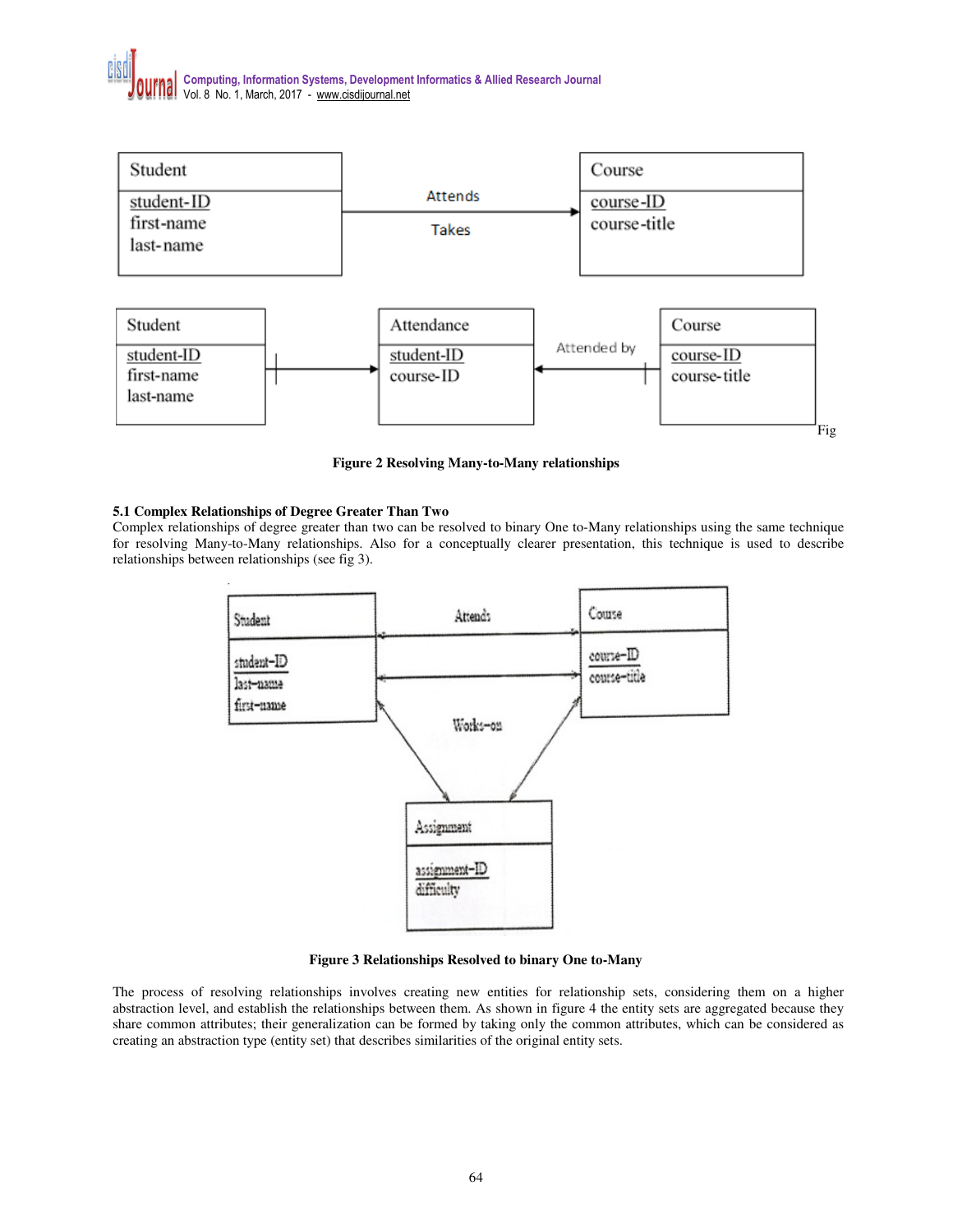

**Figure 4 Common Attributes Aggregation** 

The generalized entity set, which is the super type original entity set is at a higher level of abstraction, and at the lower abstraction level, are the subtypes. Viewing the construction from top-down, the subtypes inherit the attributes of the super type [14]. Subtypes can be mutually exclusive (an entity can be a member only on one of the subtypes) or overlapping (otherwise). This process can be applied repeatedly in both 'directions, resulting in a generalization hierarchy. Generalization can be expressed by an element of the E-R diagram via which the super type is connected to the subtypes.

#### **5.2 Classification of Relationships**

The degree of a relationship is the number of entity sets it associates to each other. Higher degree relationships can be decomposed into lower ones, thus these are the most important occurrences (see fig 5). The (mapping) cardinality of a relationship expresses the number of entities that can be associated via it. For example, a typical One-to-One relationship would be the one between the students and the ID cards; every student can have at most one ID card and every ID card can belong to at most one student, which means if the student lost the card, it should be immediately invalidated but it might be produced at a later date. A typical One-to-Many relationship would be the one between members and books of a library; a member can borrow many books but a book, which means that an instance can be borrowed, by only one person at a time [9].

A typical Many-to-Many relationship would be the one between students and courses; a student can take many courses and a course can be attended by many students. The existence dependency of a binary relationship expresses that the existence of an entity is dependent on another, related entity. If in a relationship between entities p and q, the existence of p depends on the existence of q, we call q the dominant and p the subordinate entity. Taking the relationship between students and courses, for example, the first one has existence dependency with lecturers being the dominant entities and courses the subordinate ones. That is, for each course there must be someone to lecture it. There is no existence dependency between students and courses, which mean that certain courses are not obligatory for any students, thus there might be nobody taking them in a given semester.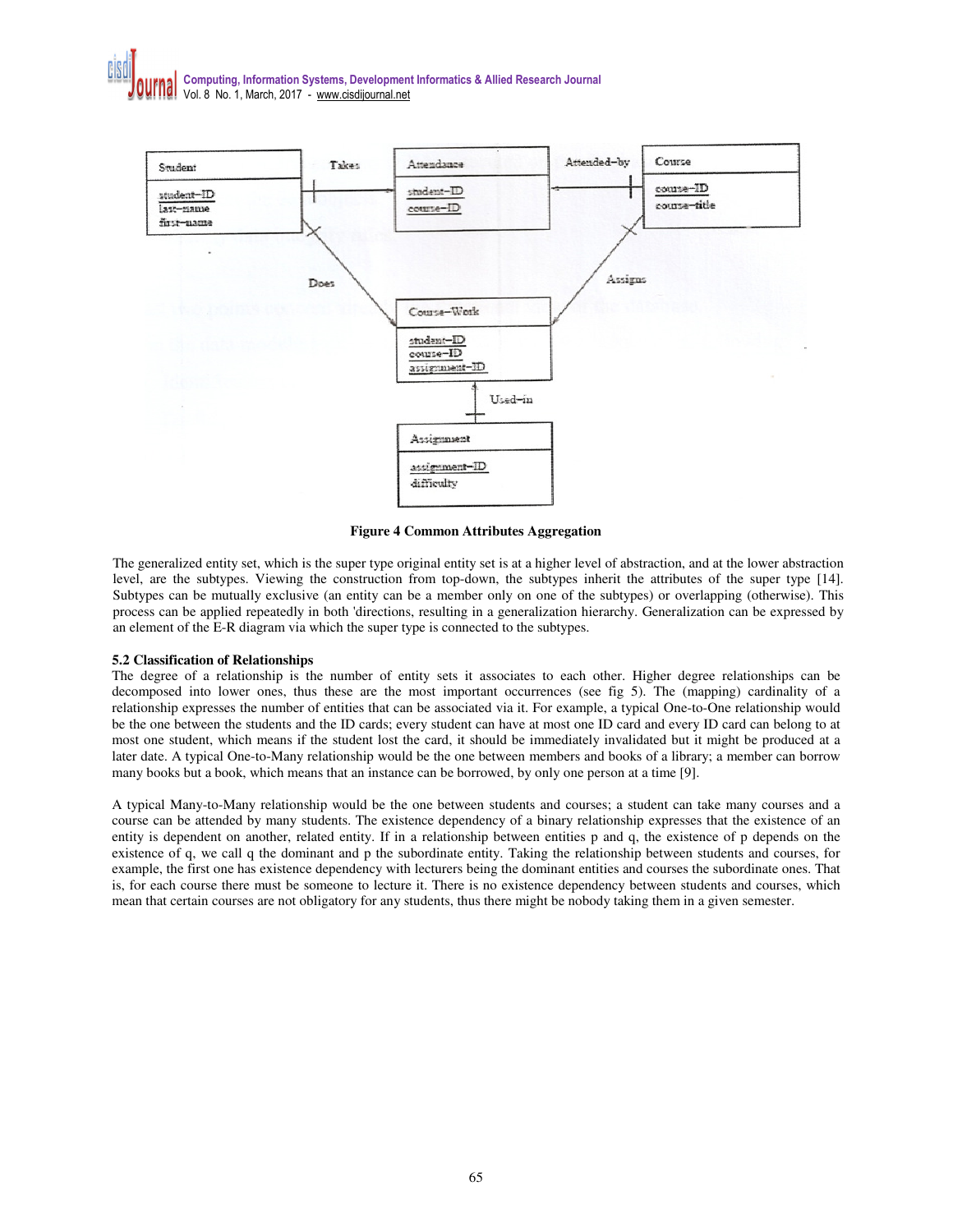

**Figure 5: Decomposing Higher Degree Relationships**

# **6. DISTINGUISHABLE ENTITIES**

Since entities must be distinguishable, we must be able to choose a set of attributes for each entity set, so that there is not two entities in the set described by the same set of attribute values. Usually the set of attributes is more than enough to distinguish entities, and what we try to do is to find small subsets of attributes that still have this property [10]. A super key is a nonempty set of attributes which allows us to uniquely identify an entity of the entity set. A super key which does not have a proper subset which is also a super key is called a candidate key. A primary key is a candidate key which is chosen by the database administrator to identify entities in an entity set. There might be more than one candidate keys since set inclusion is only a partial order. Which candidate key becomes a primary key is apparently a matter of choice. An entity set that does not possess sufficient attributes to form a primary key is called a weak entity set. One that does have a primary key is called a strong entity set. A weak entity set must be part of a One-to-Many relationship in a subordinate role while the entity set with the dominant role must be a strong one so that it allows distinction between the entities of the weak set via the relation.

A discriminator is a set of attributes in the weak entity set that allows the distinction of the entities via a given relation with a strong entity set on which the weak one existence depends. A primary key for a weak entity set is the primary key of the strong entity set with which it is related together with a discriminator with respect to this relation [12]. For example take the entity set of all the telephones in a country, where an entity is described with the attribute phone-number (without any country or area codes). This is a weak entity set because many phones in different areas can have the same number (although the entities, that are the phones, are different). To make the system work we have to introduce the entity set of phone areas, where an entity is described by the attribute area-code.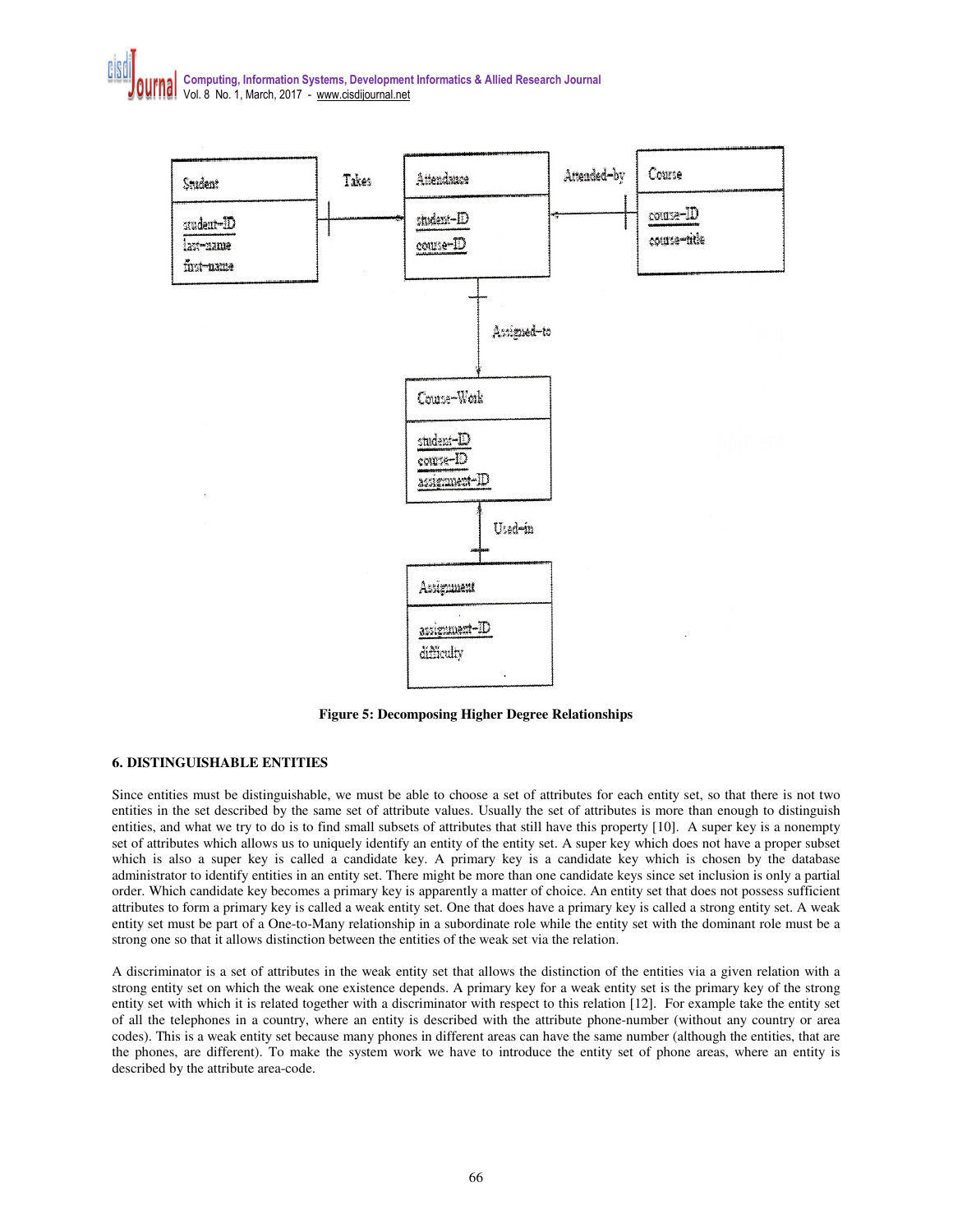The One-to-Many relation associates to an area each phone in it. Since the areas cover the country completely, no phones exist without an area, thus there is an existence dependency in which the areas are the dominant and the phones are the subordinate entities [5]. The area-code is a super key, a candidate key, and (after we declare it so) a primary key of the entity set of phone areas. The phone-number is a discriminator of the entity set of telephones with respect to the primary key we have chosen for the phone areas, via the relation we established between areas and phones. And the area-code with the phone number forms a primary key for the entity set of telephones in the country.

#### **7. CONCLUSION**

The ER modeling method provides a wide variety of possibilities and there is no standardize way to achieve optimal designs. Using the E-R model; data abstraction is one important tool to providing a wide variety of possibilities in a database conceptually. One has to balance between possibilities like to describe a class of objects by an entity set or via a relationship set, whether to allow weak entity sets or prefer strong ones, whether to apply generalization or aggregation or omit them to keep the ER model simpler, and so on. The levels of abstraction describe storage and retrieval of the data, handles the questions of what data are stored and what are the relationships, and also describes a subset of the data in the database for a particular set of users.

#### **REFERENCES**

- [1] R. Angles and C. Gutierrez Levene, M. and Poulovassilis, A. 1990. The Hypernode model and its associated query language. In Proceedings of the 5th Jerusalem Conference on Information technology. IEEE Computer Society Press, 520–530.
- [2] Levene, M. and Poulovassilis, A. 1991. An object-oriented data model formalized through hypergraphs. Data Knowl. Eng. 6, 3, 205–224.
- [3] Mainguenaud, M. 1995. Modelling the network component of geographical information systems. Int. J. Geog. Inform. Syst. 9, 6, 575–593.
- [4] Mannino, M.V. and Shapiro, L. D. 1990. Extensions to query languages for graph traversal problems. IEEE Trans. Knowl. Data Eng. 2, 3, 353–363.
- [5] Mcguinness, D. L. and Van Harmelen, F. 2004. OWL Web ontology language overview, W3C recommendation 10 (February). http://www.w3.org/TR/2004/REC-owl-features-20040210/.
- [6] Navat H E, S. B. 1992. Evolution of data modeling for databases. Communications of the ACM 35, 9, 112–123.
- [7] Nejdl, W., Siberski, W., and Sintek, M. 2003. Design issues and challenges for RDF- and schema-based peer-to-peer systems. SIGMOD Record 32, 3, 41–46.
- [8] Newman, M. E. J. 2003. The structure and function of complex networks. SIAM Rev. 45, 2, 167–256.
- [9] Olken, F. 2003. Tutorial on graph data management for biology.IEEE Computer Society Bioinformatics Conference (CSB).
- [10] Papakonstantinou, Y., Garcia-Molina, H., and Widom, J. 1995. Object exchange across heterogeneous information sources. In Proceedings of the 11th International Conference on Data Engineering (ICDE). IEEE Computer Society, 251–260.
- [11] Pepper, s. and Moore, G. 2001. XML topic maps (XTM) 1.0—TopicMaps.Org Specification. http://www.topicmaps.org/xtm/1.0/xtm1-20010806.html.
- [12] Poulovassilis, A. and Hild, S. G. 2001. Hyperlog: A graph-based system for database browsing, querying, and update. IEEE Trans. Knowl. Data Eng. 13 , 2, 316–333.
- [13] Hommeaux, E. AND S Eaborne, A. 2005. SPARQL Query Language for RDF, W3C Working Draft 21 July. http://www.w3.org/TR/2005/WD-rdf-sparql-query-20050721/.
- [14] Shasha , D., Wang ,J.T.L., and Giugno , R. 2002. Algorithmics and applications of tree and graph searching.In Proceedings of the 21th Symposium on Principles of Database Systems (PODS) . ACM Press, 39–52.
- [15] Sheth, A., Leman, M., Eza , B., Anyanwu , K., and Kochut, K. 2005. Semantic association identification and knowledge discovery for national security applications. J. Database Manag. 16 , 1 (Jan-March), 33–53.
- [16] Tsvetovat, M., Diesner, J., and Carley, K. 2004. NetIntel: A database for manipulation of rich social network data. Tech. Rep. CMU-ISRI-04-135, Carnegie Mellon University, School of Computer Science, Institute for Software Research International.
- [17] Vianu, V. 2003. A Web odyssey: From Codd to XML. SIGMOD Record 32 , 2, 68–77.
- [18] Yannakakis, M. 1990. Graph-theoretic methods in database theory. In Proceedings of the 9th Symposium on Principles of Database Systems (PODS). ACM Press, 230–242.